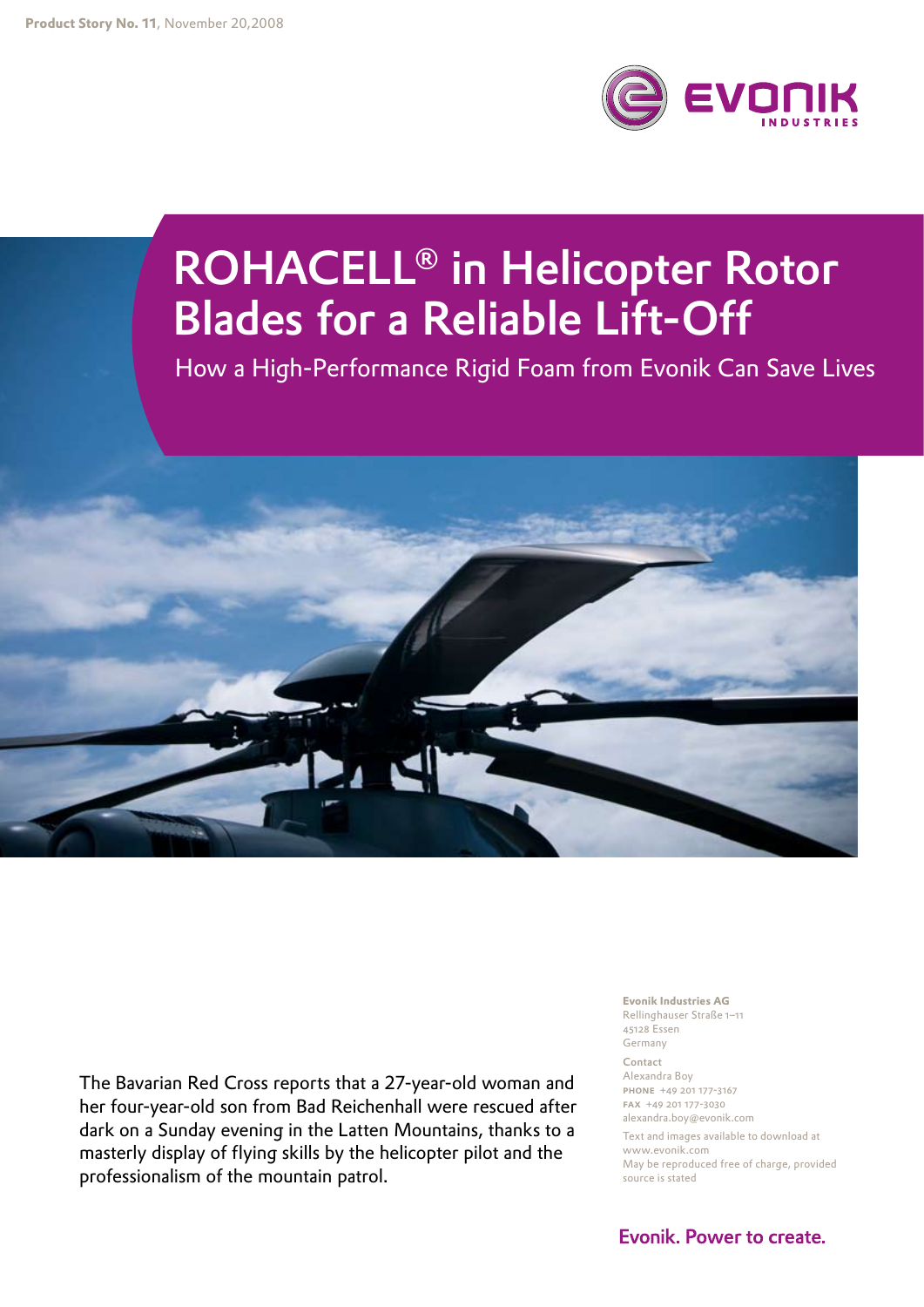



It's all about technology you can trust. The pilot can devote his attention to stabilizing the helicopter and doesn't have to think twice about the rotor blades, the most important component of this aircraft, thanks to their stable sandwich construction—made possible by ROHACELL® rigid foam cores.

Flying an EC 135 rescue helicopter in high mountainous terrain is generally a tricky undertaking for the pilot, particularly when a line has to be used to rescue a climber from a rock face in stormy weather. "In such a situation, the pilot often has to fly to within a couple of meters of the rock face and hover there until a second rescuer retrieves the person in distress," says Dr. Martin Schlottermüller, project manager for production technologies at Eurocopter Deutschland GmbH, describing the fraught scenario. The company, a wholly owned subsidiary of EADS, is world market leader in civilian helicopters and also has an approximately 25 percent share of the military helicopter market. Civilian applications cover a wide range, from rescue operations to maintenance of offshore equipment.

# **Pilots must be able to rely on the technology**

Schlottermüller emphasizes that while the pilot concentrates entirely on keeping the helicopter stable, he also has to place complete trust in the technology that went into it. This applies particularly to the most important components of the helicopter: the rotor blades. They must enable the aircraft to lift off dynamically, quickly, and safely in the air streaming toward it and ensure a very high degree of stability. Advanced high-performance rotor blades based on sandwich constructions with a ROHACELL® rigid foam core satisfy these demanding requirements.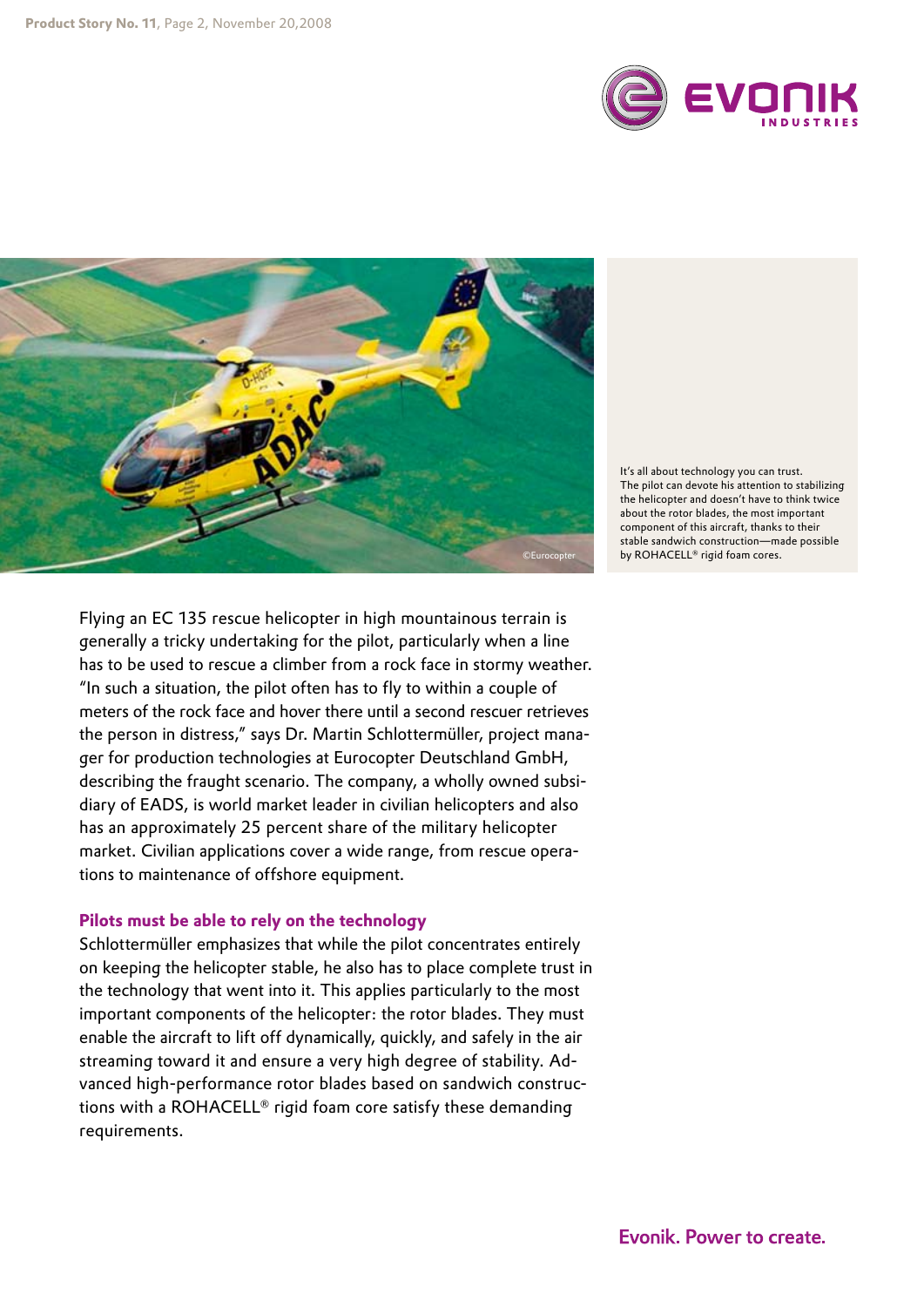

#### **Debut 100 years ago**

The pioneer of free helicopter flight was Frenchman Paul Cornu, who lifted off with a two-rotor 24 HP engine near Le Havre in 1907. This first manned vertical take-off to a "height" of 30 centimeters lasted all but 20 seconds. In those pioneering days of the helicopter, the rotor blades consisted entirely of wood, canvas, and metal. Today's helicopters have little in common with these early designs. In the 1960s, the idea of producing rotor blades from flexible materials began gaining momentum; soon afterward the first carbon fiber composite materials captured the rotor market.

#### **Rotor tips must hold up under enormous forces**

The rotor blades of helicopters are subjected to enormous stresses. The rotor of a helicopter the size of the EC 135 traveling at 250 kilometers per hour, for example, makes about 400 revolutions per minute, with the tips moving at speeds of about 220 meters per second (ca. 800 km/h). The resulting centrifugal forces at the blade tips can reach about 1,000 times the force of gravity. The sandwich construction counters these forces because the shearing forces are absorbed by the rigid foam, which stabilizes the rotor blade.



Eurocopter has been relying on sandwich technology since 1996. "ROHACELL® simplifies manufacturing because the material can be properly compressed." explains Ulrich Denecke, head of Eurocopter's rotor blade construction division.

It's up and away from Darmstadt! ROHACELL® is a material that can be perfectly shaped into the cores of sandwich components—as are used in helicopter rotor blades, for example—by using high-precision CNC technology.